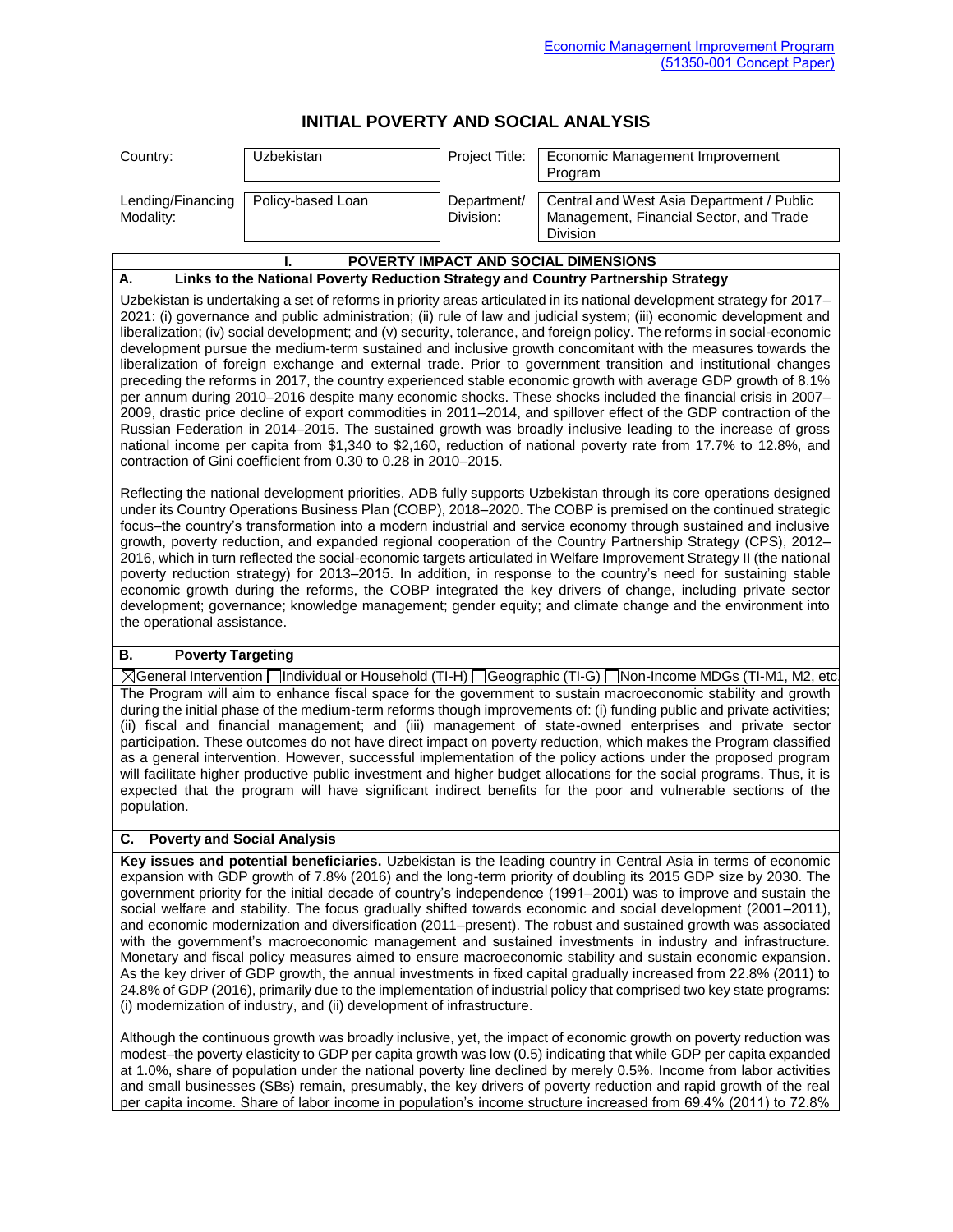(2015). In addition to the periodic nominal increases of wages, remittances of migrant workers contributed to the earnings from employment in population's income–the annual amount of remittances from the Russian Federation as the key employer of migrant workers averaged \$3,942 million during 2010–2015, reaching its peak of \$5,842 million in 2013. Income generated through SBs steadily increased its share in income composition from 49.0% (2011) to 52.4% (2015) resulting from the expansion of SBs' shares in the economy reaching 77.9% (2015) from 74.3% (2010) of employment, and increasing the share in GDP from 52.5% (2010) to 56.5% (2015). Thus, the government took many steps to facilitate conducive business environment for the SBs. Uzbekistan enhanced its position in the Ease of Business Ranking by World Bank (WB) from 150 out of 183 economies (2010) to 87 out of 189 (2015). The improvements were acute in business start-up procedures. The government made starting a business easier by: (i) reducing the minimum capital requirement, eliminating a procedure and reducing the cost of registration (2012); (ii) introducing an online facility for name reservation and eliminating the fee to open a bank account for SBs (2013); and (iii) eliminating the requirements to have signature samples notarized before opening a bank account (2014).

As the continuum of improving the business environment, liberalizing and diversifying the economy, in 2017 the government has implemented the key reform measure–foreign exchange unification and price adjustments of utilities supplied by state-owned enterprises. These market reforms propelled the official Consumer Price Index (CPI) from 5.7% (2016) to projected 11.5% (2017). Price hikes of food (7.6%) and non-food (8.6%) products remain drastic as of Q3 2017. To mitigate the adverse impact of market liberalization reforms on vulnerable households, the government initiated social programs–special funds have been established to (i) stabilize foodstuff prices in the domestic market, and (ii) provide the unemployed–estimated official unemployment rate is 5.0% as of 2017–with temporary jobs in public works. In addition, as the social protection in the midst of reforms the government announced average 15.0% increase of wages, stipends, and retirement payments from December 2017. In view of contracted fiscal space associated with increased public expenditure, the proposed budget support targets the lowest income quintile of population–12.8% (2015) of population is below the national poverty line–during 2018– 2020. The national poverty line is estimated using the cost of a food basket that guarantees a minimum calorie intake of 2,100 kilocalories per person per day. However, all these initiatives require adequate fiscal space to facilitate implementation of these initiatives without risking fiscal sustainability.

# **II. GENDER AND DEVELOPMENT**

1. What are the key gender issues in the sector/subsector that are likely to be relevant to this project or program? In Uzbekistan, women represent 49.8% of over 32 million people and participate in employment (45.7% of total employed)–women labor dominates in education (75.6%) and healthcare (76.5%). Equally balanced representation of women is primarily ensured by the Constitution of the Republic of Uzbekistan that articulates principles of nondiscrimination and equal rights for women and men. In addition, Article 6 of the Labor Code of Uzbekistan declares the prohibition of discrimination in labor relations. Uzbekistan Welfare Improvement Strategies for 2008– 2010 and 2012–2015 proposed target indicators for achieving gender equality in selected priority sectors. Improving the status of women and their economic empowerment are among the Government priorities. In terms of institutional support, the national machinery for gender equality is the Women's Committee of Uzbekistan, chaired by the Deputy Prime Minister of the Republic of Uzbekistan. The Women's Committee has a wide network of its branches all over the country, at all levels. In fact, in every territorial administrative body of the country, there is a mandatory position of a deputy head occupied by the chairpersons of regional and district women's committees. Uzbekistan has acceded to more than 60 international treaties on human rights, including Beijing Declaration and Platform for Action, Convention on the Elimination of Discrimination against Women (CEDAW), achieved significant progress in the MDGs and as part of the international community, signed up for the SDGs. In line with CEDAW's requirements, the government approved successive national action plans (NAP) to respond the issues raised by CEDAW Committee. The gender impact of the proposed Program will be examined carefully so that some gender elements could be incorporated in the program design.

2. Does the proposed project or program have the potential to make a contribution to the promotion of gender equity and/or empowerment of women by providing women's access to and use of opportunities, services, resources, assets, and participation in decision making?  $\boxtimes$  Yes  $\Box$  No

3. Could the proposed project have an adverse impact on women and/or girls or widen gender inequality?  $\Box$  Yes  $\boxtimes$  No

4. Indicate the intended gender mainstreaming category:  $\Box$  GEN (gender equity theme)  $\Box$  EGM (effective gender mainstreaming)  $\overline{\boxtimes}$  SGE (some gender elements)  $\overline{\Box}$  NGE (no gender elements)